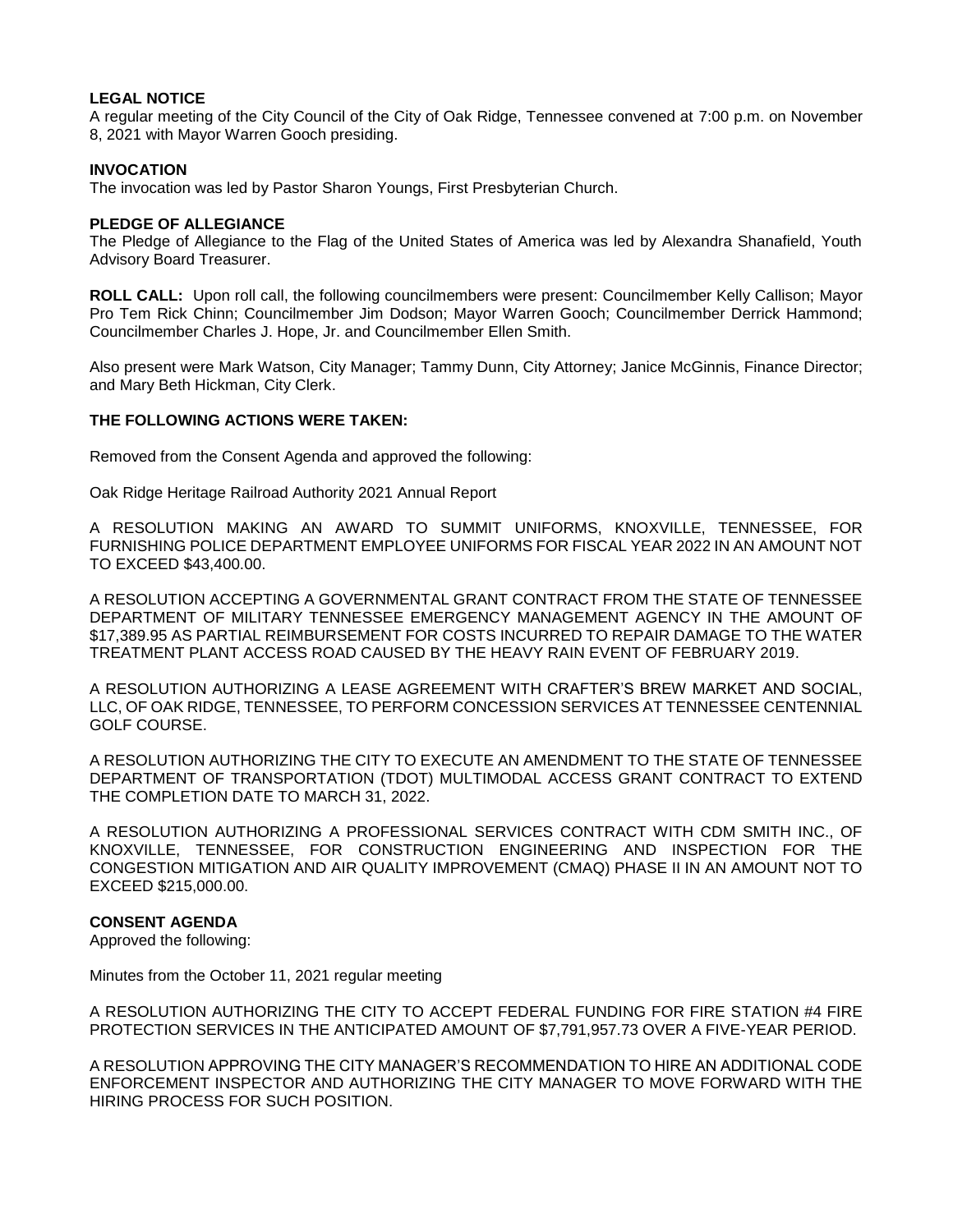#### **PUBLIC HEARINGS AND FIRST READING OF ORDINANCES**

*The following ordinance listed below was approved on first reading. The ordinance has been published on the City's website in its entirety (http://www.oakridgetn.gov). The ordinance is also available at the Oak Ridge Public Library and at the Office of the City Clerk in the Municipal Building during regular office hours. The ordinance is scheduled for second reading on December 13, 2021.* 

AN ORDINANCE TO AMEND TITLE 11, TITLED "MUNICIPAL OFFENSES," CHAPTER 1, TITLED "MISCELLANEOUS," OF THE CODE OF ORDINANCES, CITY OF OAK RIDGE, TENNESSEE, BY DELETING SECTION 11-111, TITLED "SMOKING AT PLAYGROUNDS PROHIBITED," AND SUBSTITUTING THEREFOR A NEW SECTION 11-111, TITLED "SMOKING, USE OF TOBACCO PRODUCTS, AND USE OF VAPOR PRODUCTS AT PARKS, PLAYGROUNDS, GREENWAYS, AND PUBLIC PROPERTY PROHIBITED; EXCEPTIONS," TO EXPAND THE PROHIBITION AGAINST SMOKING ON PLAYGROUNDS TO INCLUDE THE USE OF VAPING PRODUCTS AND TO PROHIBIT THE USE OF TOBACCO PRODUCTS AND VAPOR PRODUCTS TO PARKS, GREENWAYS, AND OTHER CITY-OWNED PROPERTY THAT IS ACCESSIBLE BY YOUTH.

# **FINAL ADOPTION OF ORDINANCES**

*The following ordinance was adopted on second reading and will become effective on November 18, 2021. The ordinance has been published on the City's website in its entirety (http://www.oakridgetn.gov). The ordinance is* also available at the Oak Ridge Public Library and at the Office of the City Clerk in the Municipal Building during *regular office hours.*

AN ORDINANCE TO AMEND TITLE 7, TITLED "FIRE PROTECTION AND FIREWORKS," OF THE CODE OF ORDINANCES, CITY OF OAK RIDGE, TENNESSEE, BY DELETING SECTION 7-104, TITLED "REVISIONS," SUBSECTION (4) WITHOUT REPLACEMENT TO REMOVE THE ACCESS PROVISIONS THAT ARE MORE RESTRICTIVE THAN THE INTERNATIONAL FIRE CODE 2018 EDITION.

# **RESOLUTIONS**

Approved the following:

A RESOLUTION APPROVING THE CITY MANAGER'S RECOMMENDATION TO BRING CUSTODIAL SERVICES IN-HOUSE AND AUTHORIZING THE CITY MANAGER TO MOVE FORWARD WITH THE HIRING PROCESS FOR ONE SUPERVISOR POSITION AND FOUR CUSTODIAL POSITIONS.

A RESOLUTION DESIGNATING THE SCARBORO COMMUNITY CENTER AS THE CITY'S PREFERRED POLLING PLACE LOCATION FOR THE OAK RIDGE CITY HALL PRECINCT AND DIRECTING THE CITY CLERK TO TRANSMIT THIS RESOLUTION TO THE ANDERSON COUNTY ELECTION COMMISSION FOR THEIR CONSIDERATION AS THEY MAKE THEIR DETERMINATION ON POLLING PLACE LOCATION.

A RESOLUTION AUTHORIZING MODIFICATIONS TO THE PROPERTY TRANSFER AGREEMENT BETWEEN THE CITY AND TN OAK RIDGE ILLINOIS LLC FOR A NEW DEVELOPMENT CONCEPT FOCUSED ON TWO MULTI-STORY APARTMENT BUILDINGS WITH A RETAIL AND MIXED-USE COMPONENT.

A RESOLUTION DELEGATING TO THE INDUSTRIAL DEVELOPMENT BOARD OF THE CITY OF OAK RIDGE THE AUTHORITY TO NEGOTIATE AND ACCEPT PAYMENTS IN LIEU OF AD VALOREM TAX WITH RESPECT TO A CERTAIN PROJECT IN OAK RIDGE, TENNESSEE, AND FINDING THAT SUCH PAYMENTS ARE DEEMED TO BE IN FURTHERANCE OF THE PUBLIC PURPOSES OF THE BOARD AS DEFINED IN TENNESSEE CODE ANNOTATED §7-53-305.

Amended and approved the following:

A RESOLUTION AUTHORIZING THE PURCHASE OF A REPLACEMENT SERVER SYSTEM, SUPPORTING EQUIPMENT, AND RECOVERY SYSTEMS FROM DELL TECHNOLOGIES, INC., ROUND ROCK, TEXAS, AND/OR ITS SUBSIDIARIES, IN THE AMOUNT OF \$133,218.14.

# **ELECTIONS/APPOINTMENTS**

Appointed Public Works Director Patrick Berge as the Oak Ridge representative on the Anderson County Regional Solid Waste Planning Board